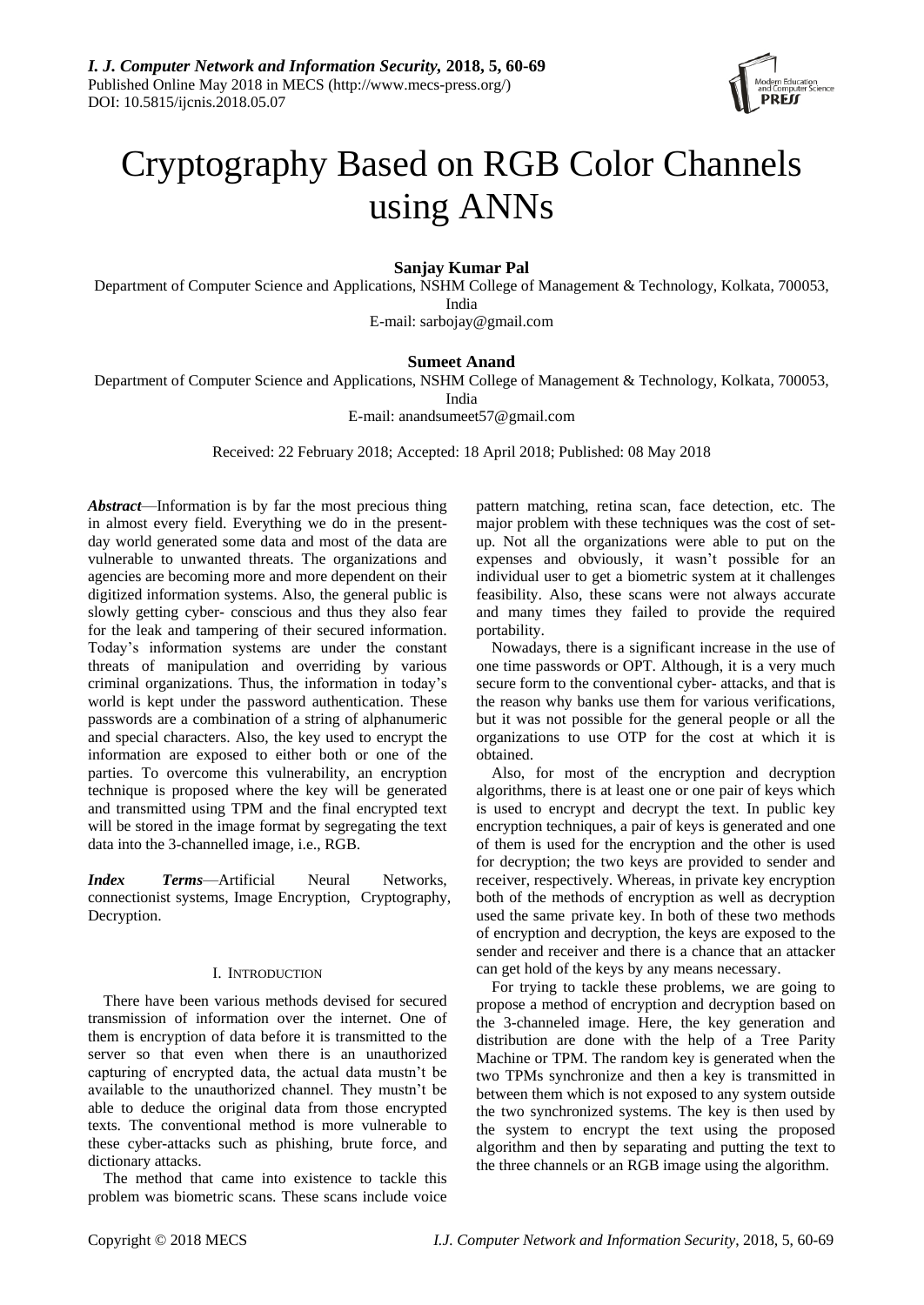Before we go into the details of the subject matter we must get familiar with certain technical terms which will be referred throughout the document frequently. A brief explanation of these terms will help to understand the reader about the subject matter without falling into the pit of doubt.

#### *A. Artificial Neural Networks*

Artificial Neural Networks are a kind of computing system which is inspired by the way the Biological Neural Networks function. The most important feature of an ANN is the learning capabilities that it offers. Unlike conventional computing systems, they are not programmed for any specific task, rather they learn the things according to the learning experiments done upon them and after a few iterations, they become capable to realize patterns. This system was designed to help the computer systems to solve the problems in the same way that a human mind would do, by learning.

# *B. Tree Parity Machine*

A Tree Parity Machine or TPM is a multilayer feedforward neural network. A feed-forward neural network is an ANN in which the connections between the units do not form a loop [1].



Fig.1. Tree Parity Machine

It is one of the first and simplest types of artificial neural networks and the information moves in only one direction, i.e., forward. The data moves from the input notes to the hidden nodes and finally from the hidden nodes to the output nodes. There are no cycles or loops in this network [1].

A TPM is a special type of feed-forward multi-layered ANN where there is 1 output neuron, K hidden neurons, and K\*N input neurons. The input to the networks are able to take 3 values:

$$
x_{ij} = \{-1,0,1\}
$$

The weights between input and hidden neurons are in

the following range:

$$
wij = \{-L, ..., 0, ... + L\}
$$

The output value of each hidden neuron is calculated as a sum of all multiplications of input neurons and these weights:

$$
\sigma_{i=} \operatorname{sgn}(\sum_{j=1}^{N} w_{ij} x_{ij})
$$

Signum function returns -1,0 or 1:

$$
sgn(x) = \begin{cases} -1 & \text{if } x < 1 \\ 0 & \text{if } x = 0 \\ 1 & \text{if } x > 1 \end{cases}
$$

If the scalar product is 0, the output of the hidden neuron is mapped to -1 in order to ensure a binary output value. The output of the neural network is then computed as the multiplication of all values produced by hidden elements:

$$
\tau = \prod_{i=1}^K \sigma
$$

The output of the tree parity machine is binary.

# *C. Cryptography*

Cryptography is the study and practice of secure transmission of messages from the adversaries. The main work of cryptography is to keep the original data secured by manipulating it in such a way that no meaningful data can be derived from it until the manipulation is reversed. In information security, it is about constructing protocols and algorithms that will keep the third parties from reading private messages between the sender and receiver. In general, cryptography is the art and science of converting a meaningful text to utter nonsense to prevent the third party readability. It can only be transformed back to its original state by the means of a key.

# *D. Public Key Cryptography*

In public key cryptosystems, a pair of keys is used one of which is with the sender while the other one is with the receiver. The sender uses this key to generate the cipher while the receiver decodes the cipher with the other pair of the key. These keys can't be generated from each other. It is also called Asymmetric Key cryptography [3].

#### *E. Private Key Cryptography*

In private key cryptosystems, the same key is used to encrypt as well as decrypt the text. The key is with both the sender as well as the receiver. Symmetric Key cryptography [3].

#### *F. Plaintext*

The private message which is to be sent to the receiver is called plain text. The algorithm is applied to it to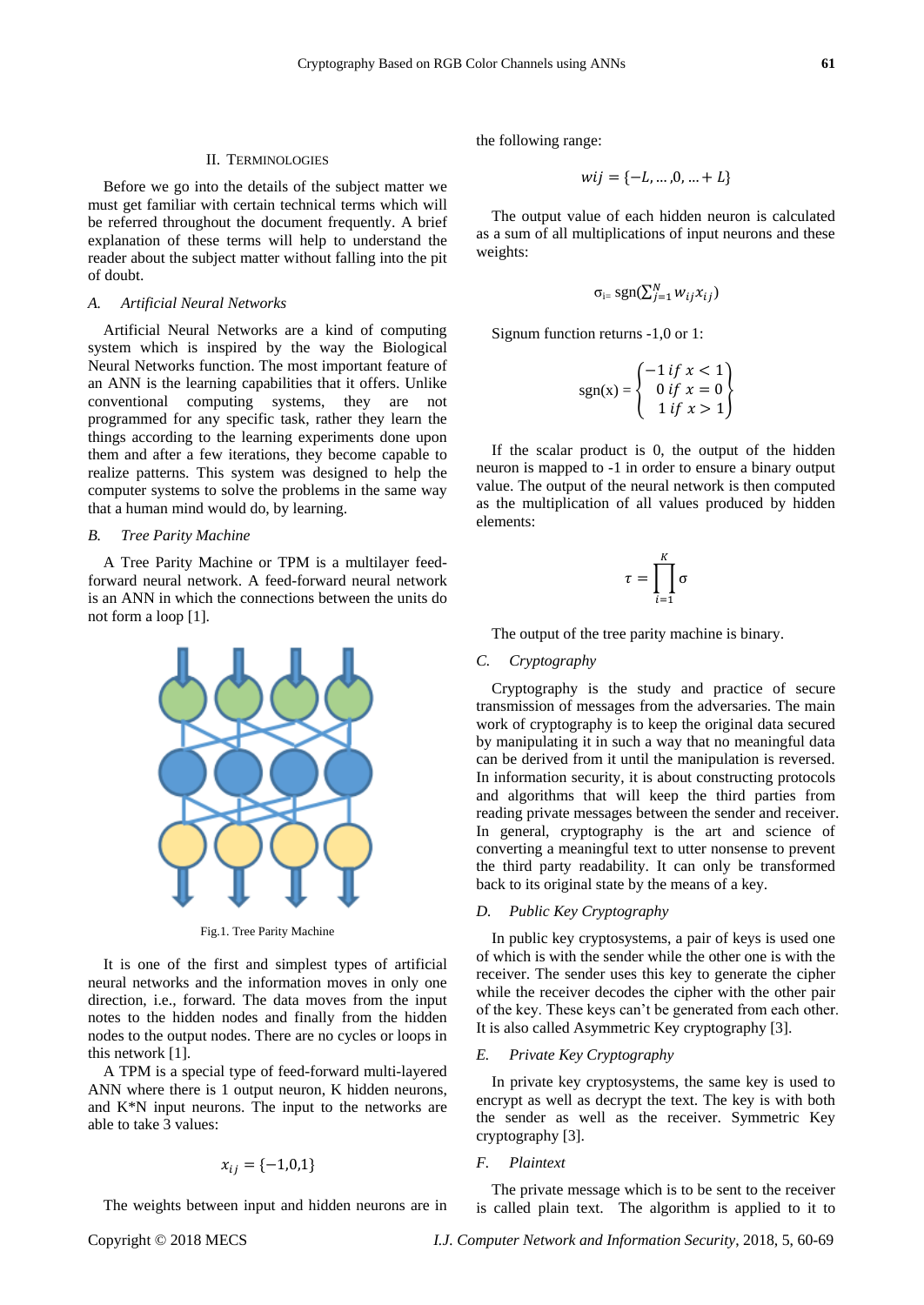encrypt it.

#### *G. Cipher Text*

The encrypted text which is obtained after the encryption algorithm is applied on the plaintext is called ciphertext.

# *H. KEY*

The key is the random string of bits used to scramble and unscramble the text data. Encryption keys are designed with algorithms intended to ensure that every key is unpredictable and unique.

# III. USING PRIVATE KEY CRYPTOGRAPHY TO SEND MESSAGES SECURELY

In private key cryptosystems, the same key is used to both encrypt the plaintext as well as decrypt the ciphertext. The keys most of the type is same but sometimes there can be a small transformation between the two key [4]. The key is usually shared between two or more parties which they can use to communicate with each other using a medium for maintaining a secure and private information link [5]. The major drawback of this system is that the key is available with various parties so the intruder can try to get the hold of a key from any of the parties by any means necessary to authenticate into the private link. If it comes to that then the public key encryption system is far more secured just because the keys of this system can't be generated from one another [6].

But the private key cryptosystems can be made much more secure when the key is new every time the connection is made and also the key is not available to the users but is within the system itself. It means that there will be no physical exchange of key between the users but the system will itself synchronize and exchange a mutual key. A similar approach is found in neural cryptography.

# IV. NEURAL CRYPTOGRAPHY

In neural cryptography, two or more machines are synchronized and then there is an exchange of a mutual key. The neural key exchange is done when two or more TPMs are synchronized.

The protocol to synchronize two or more TPMs are as follows:

Each party (A and B) uses its own tree parity machine. Synchronization of the tree parity machines is achieved in these steps

- a. Initialize random weight values
- b. Execute these steps until the full synchronization is achieved
	- 1. Generate random input vector X
	- 2. Compute the values of the hidden neurons
- 3. Compute the value of the output neuron
- 4. Compare the values of both tree parity machines
	- i. Outputs are different: go to b.1
	- ii. Outputs are same: one of the suitable learning rules is applied to the weights

After the full synchronization is achieved (the weights wij of both tree parity machines are same), A and B can use their weights as keys. This method is known as a bidirectional learning.

One of the following learning rules [7] can be used for the synchronization:

- Hebbian learning rule:
- Anti- Hebbian learning rule:
- Random Walk:

# V. RGB COLOR MODEL

The RGB color model is an additive color model in which the three primary colors, i.e., Red, Green, and Blue can be added together to get a wide array of colors. One common application of the RGB color model is the display of colors on a cathode ray tube (CRT), liquid crystal display (LCD), plasma display, or organic light emitting diode (OLED) display such as a television, a computer's monitor, or a large scale screen.

In digital media, the smallest unit of a picture is called a picture element or a Pixel. A pixel is a combination of the three colors to generate a new color according to the specifications provided. During digital image processing, each pixel can be represented in the computer memory or interface hardware (for example, a graphics card) as binary values for the red, green, and blue color components. When properly managed, these values are converted into intensities or voltages via gamma correction to correct the inherent nonlinearity of some devices, such that the intended intensities are reproduced on the display.



Fig.2. The RGB- Color Wheel

In the most basic RGB scheme, each color can be assigned with a value of 8 different bits, thus making it a 24-bit RGB model, hence, it is called RGB24. The values of these bits can be in a range of 0-255. Now, there can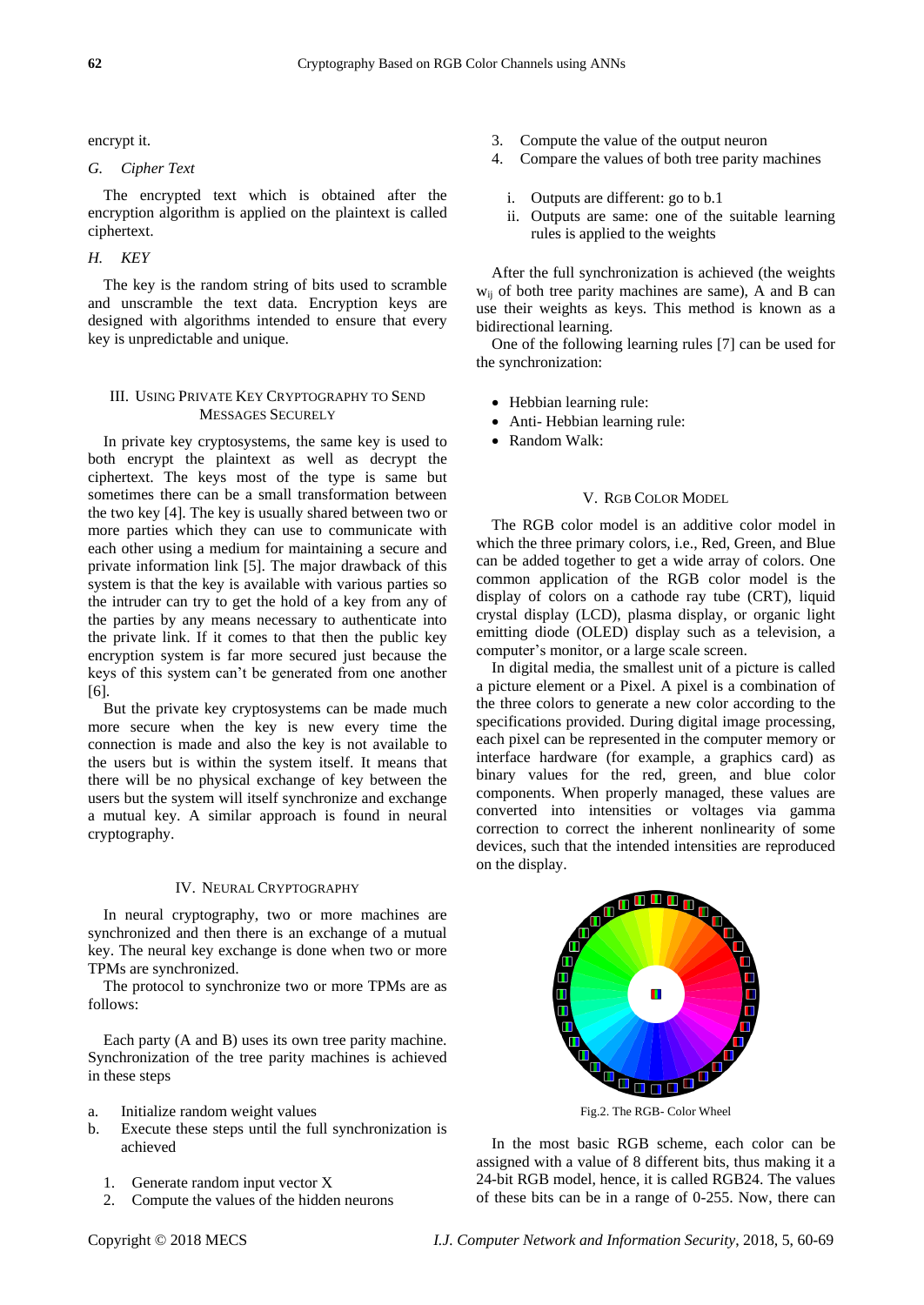be 256 values of each R, G, and B; so, a total of  $256<sup>3</sup>$ colors can be possible which is equal to 1,67,77,216 colors.

#### VI. PROPOSED ALGORITHM

In this proposed model of cryptography, the whole process of encrypting the text can be divided into three steps. These steps include:

- Neural Key Generation.
- Making the key to the exact length as of the Plain Text.
- Obtaining ciphertext using the key
- Converting the encrypted cipher to an RGB color image, pixel by pixel.

Finally, for the decryption, the second machine will use the same key and extract the RGB values of each pixel and then reverse the encryption process to obtain the original text. Again, when the next time a connection is established a new key will be generated and the process will go on. Let us look into the process of encryption and decryption in detail.

#### *A. Encryption*

The process of encryption consists of three phases:

#### *1) Neural Key Generation*

For a neural key generation, we will use TPMs and synchronize them. For synchronizing we will use the following algorithm:

Each party (A and B) uses its own tree parity machine. Synchronization of the tree parity machines is achieved in these steps:

- a. Initialize random weight values
- b. Execute these steps until the full synchronization is achieved
	- 1. Generate random input vector X
	- 2. Compute the values of the hidden neurons
	- 3. Compute the value of the output neuron
	- 4. Compare the values of both tree parity machines.
		- a. Outputs are different: go to b.1
		- b. Outputs are same: one of the suitable learning rules is applied to the weights

After a full synchronization is achieved, the TPMs can use the weights as the keys and/or according to the weights they can generate the key with a given set of printable characters. After the synchronization, we will use the following code snippet to generate an 8-bit key:

*public String makeKey(){ StringBuilder key=new StringBuilder(); int keySize=(int)(ABC.length()/(L\*2+1));*

```
 int keyLength=(int)(K*N /keySize);
     for(int i=1;i<keyLength;i++){
       int k=1;
       for(int j=(i-1)*keySize;j<i*keySize;j++){
          k+=w[j]+L;
 }
       key.append(ABC.charAt(k)); 
     }
     return key.toString();
 }
```
 *static final String ABC="ABCDEFGHIJKLMNOPQRSTUVWXYZ\_0123 456789abcdefghijklmnopqrstuvwxyz";*

- 1. The key is generated in the printable characters using the characters in the string ABC.
- 2. The key size is determined by the formula:

(length of(ABC))/( $L*2+1$ ), here L is range of weights of TPM

3. The key length is determined by the formula:

 $(K*N)/keySize$ , here K is no of hidden neuron and N is no of Input neuron in TPM

4. They key is generated using the loop:

*for(int i=1;i<keyLength;i++){ int k=1; for(int j=(i-1)\*keySize;j<i\*keySize;j++){ k+=w[j]+L; }*

*key.append(ABC.charAt(k));*

*}*

Let the generated key be **abcdefgh**.

*2) Making the key to the exact length as of the Plain Text.*

The key generated is of the size of the 8 characters. If the Input string is smaller than the 8 characters, then we need to downsize the key else the key has to be increased up to the number of input characters. The following code is used:

```
public static String getKey(String key, int len) {
      int length = key.length();
      if (length < len) {
        StringBuilder outKey = new 
StringBuilder(key.toString());
        int i = 0;
        while (outKey.length() < len) {
           outKey.append(outKey.charAt(i));
           i++;
 }
        return outKey.toString();
      } else {
```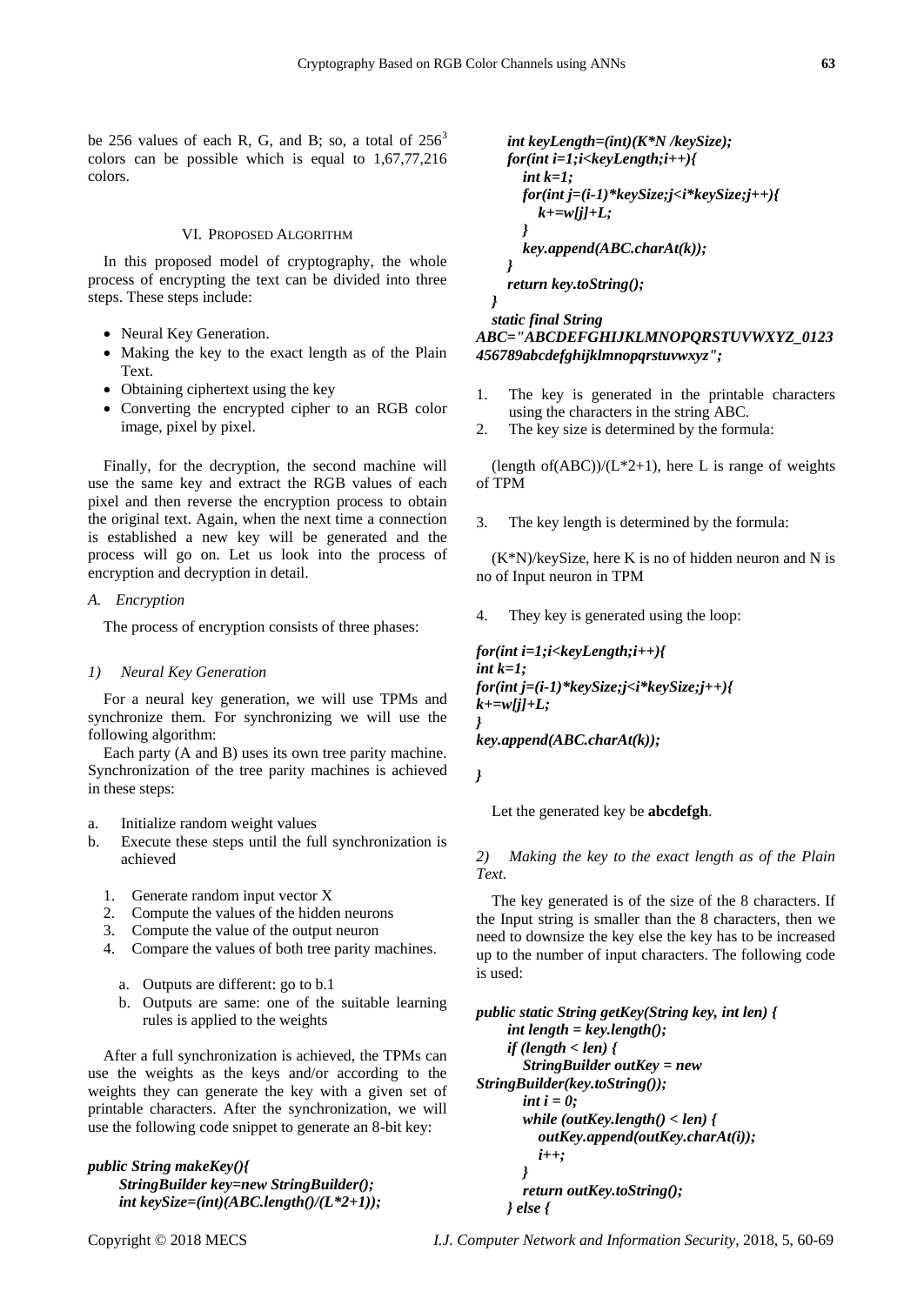*return (key.substring(0, len)); } }*

# Let the plain text **PUZZLING**.

*3) Obtaining ciphertext using the key*

Take an array CharValue[ ] and store the ASCII value of each character of input into it:

For the input – "ABCDEFGH", the ASCII values are

P-CharValue[0]- 80 U- CharValue[1]-85 Z- CharValue[2]-90 Z- CharValue[3]-90 L- CharValue[4]-76 I- CharValue[5]-70 N- CharValue[6]-78 G- CharValue[7]-71

Take another array CharMod and a variable minValue Take the minimum value from the set of ASCII values and assign it t minValue

Here, minValue=71

Modulo the values of each charValue with minValue and store the respective values in charMod[ ]. Thus,

charMod $[0]$  = charVaue $[0]$  % 71 = 9 charMod[1] = charVaue[1]%  $71 = 14$ charMod[2] = charVaue[2] %  $71 = 19$ charMod $[3]$  = charVaue $[3]$  % 71 = 19 charMod[4] = charVaue[4] % 71 = 5 charMod[5] = charVaue[5] %  $71 = 2$ charMod $[6]$  = charVaue $[6]$  % $71 = 7$ charMod[7] = charVaue[7]%  $71 = 0$ 

Since the String length is 8 and key is 8 characters, we will not do any appending,

The original key was: abcdefgh

Now, we will take another array KeyValue[ ] and store the ASCII values of the key in it and then we will take another array and store the Modulo of each character by the minKeyValue; which is the smallest ASCII value from the set of values from the KeyValue[ ].

So,

| a. | KeyValue $[0]$ = 97 |  |
|----|---------------------|--|
|----|---------------------|--|

- b. KeyValue $[1] = 98$
- c.  $KeyValue[2] = 99$
- d. KeyValue $[3] = 100$
- e. KeyValue[4]= 101
- f. KeyValue $[5] = 102$
- g. KeyValue $[6] = 103$
- h. KeyValue[7]= 104

Now,  $minKeyValue = 97$ 

Thus,

 $KeyMod[0] = KeyValue[0] % 97 = 0$  $KeyMod[0] = KeyValue[1] %98 = 1$  $KeyMod[0] = KeyValue[2] %99 = 2$  $KeyMod[0] = KeyValue[3] % 100 = 2$  $KeyMod[0] = KeyValue[4] % 101 = 4$  $KeyMod[0] = KeyValue[5] % 102 = 5$  $KeyMod[0] = KeyValue[6] % 103 = 6$  $KeyMod[0] = KeyValue[7] % 104 = 7$ 

Now, let us take another array EncKey[ ] which will act as the final key for encryption:

 $EncKey[i] = CharMod[i] + KeyMod[i]$ 

Thus, we have

 $EncKey[0] = CharMod[0] + KeyMod[0] = 9+0=9$  $EncKey[1] = CharMod[1] + KeyMod[1] = 14+1= 15$  $EncKey[2] = CharMod[2] + KeyMod[2] = 19 + 2 = 21$  $EncKey[3] = CharMod[3] + KeyMod[3] = 19 + 3 = 22$  $EncKey[4] = CharMod[4] + KeyMod[4] = 5+4 = 9$  $EncKey[5] = CharMod[5] + KeyMod[5] = 2+5 = 7$  $EncKey[6] = CharMod[6] + KeyMod[6] = 7+6 = 13$  $EncKey[7] = CharMod[7] + KeyMod[7] = 0 + 7 = 13$ 

Now, to get the ciphertext out of each character, we will add minValue(32) to each element of EncKey[ ]. Thus,

 $Ciphertext = EncKey + minValue$ 

Therefore,

 $CiphetText[0] = EncKey[0] + minValue = 9+71 = 80$  $CiphetText[1] = EncKey[1] + minValue = 5+71 = 86$  $CiphetText[2] = EncKey[2] + minValue = 21 + 71 = 92$  $Ciphertext[3] = EncKey[3] + minValue = 22 + 71 = 93$  $Ciphertext[4] = EncKey[4] + minValue = 9 + 71 = 80$  $Ciphertext[5] = EncKey[5] + minValue = 7+71 = 78$  $Ciphertext[6] = EncKey[6] + minValue = 13+71 = 84$  $Ciphertext[7] = EncKey[7] + minValue = 13 + 71 = 84$ 

*4) Converting the ciphertext to RGB color image, pixel by pixel*

We will take 3 arrays,

R[ ], G[ ], B[ ]

Here, RGB are the components of a pixel,

 $R - R$ ed  $G = Green$  $B = Blue$ 

A pixel is composed of the value of each element ranging from 0-255.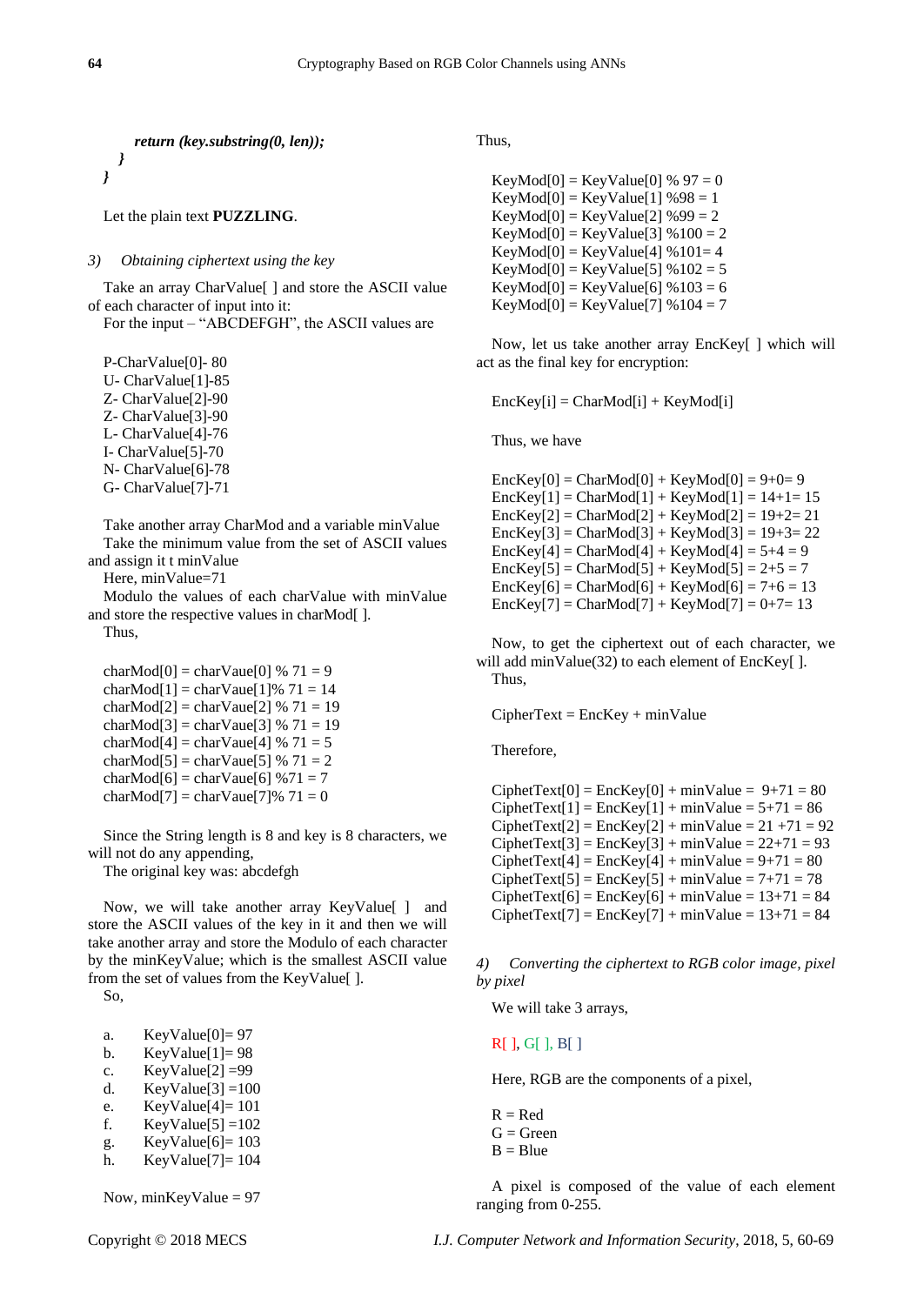The obtained CipherText[] will be divided into groups of three and if in the last group we have elements less than three, we will assign them with 0 to make it a group of three too.

- The first element of every group will be assigned to the array R[].
- The second element of every group will be assigned to the array G[].
- The third element of every group will be assigned to the array B[].

This will take place in this loop:

*for(int y = 0; y < height; y++){ for(int x = 0; x < width; x++){ int r = R[]; //red int g = G[]; //green int b = B[]; //blue int p = (r<<16) | (g<<8) | b; //pixel*

> *img.setRGB(x, y, p); }*

The CipherText = {80, 86, 92, 93, 80, 78, 84, 84} Let us divide into groups of three:

 $\{80, 86, 92\}, \{93, 80, 78\}, \{84, 84, 0\}$ 

Since the last group was lacking an element so we put a zero there.

Now, each of these group will constitute a pixel. Let us see the results pictorially.

Pixel  $[1] = \{80, 86, 92\}$ Pixel  $[2] = \{93, 80, 78\}$ Pixel  $[3] = \{84, 84, 0\}$ 

$$
[P, U, Z] \qquad [Z, L, I] \qquad [N, G]
$$



Fig.3. The Image form of the String

This is the encrypted message that can now be sent to the receiver.

# *B. Decryption*

For decryption, firstly we will extract the RGB values of each pixel.

The pixel data of each pixel of image can be extracted from the following code snippet:

*for (int i = 0; i < width; i++) { for* (*int j = 0; j < height; j++*)  *{ int pixel = image.getRGB(i, j); String idata=(getARGBPixelData(pixel));*

 *System.out.print(idata); if(pix\_num<total\_pix) //To delete the line that generates at end of file*

 *{ System.out.print(""); } pix\_num++; }*

From there, all the color elements can be backtracked and we can store the ASCII value of ciphertext into an array DecValue[].

We have the value of EncKey[].

We will subtract the value of EncKey[] from the DecValue[].

Thus,

 $difference[i] = DecValue[i] - EncKey[i]$ 

If the values generated are same in each case the, We will regenate plaintext[] by adding CharMod[] and

difference[ ].

For this case,

difference $[0]$  = DecValue $[0]$  - EncKey $[0]$  = 80 – 9 = 71 difference $[1]$  =DecValue $[1]$  - EncKey $[1]$  = 86 -15 = 71 difference<sup>[2]</sup> =DecValue<sup>[2]</sup> - EncKey<sup>[1]</sup> = 92 -21 = 71 difference[3] =DecValue[3] -  $EncKey[1] = 93 - 22 = 71$ difference $[4]$  =DecValue $[4]$  - EncKey $[1]$ = 80 - 9= 71 difference[5] =DecValue[5] - EncKey[1] =  $78 - 7 = 71$ difference[6] =DecValue[6] - EncKey[1]=  $84 - 13 = 71$ difference[7] =DecValue[7] - EncKey[1]=  $84 - 13 = 71$ 

Since the differences of the elements are all equal, add the difference to CharMod[].

So, plaintext[i] =  $CharMod[i]$  + difference

Here,

 $p$ laintext $[0] = CharMod[0] + difference = 9 + 71 = 80$ plaintext[1] = CharMod[1] + difference =  $14+71 = 85$  $plaintext[2] = CharMod[2] + difference = 19 + 71 = 90$  $plaintext[3] = CharMod[3] + difference = 19 + 71 = 90$ plaintext[4] = CharMod[4] + difference =  $5+71=76$ plaintext[5] = CharMod[5] + difference =  $2 + 71 = 73$ plaintext[6] = CharMod[6] + difference =  $7 + 71 = 78$ plaintext[7] =  $CharMod[7] + difference = 0 + 71 = 71$ 

ASCII values of plaintext[i] are the original letters,

ASCII Text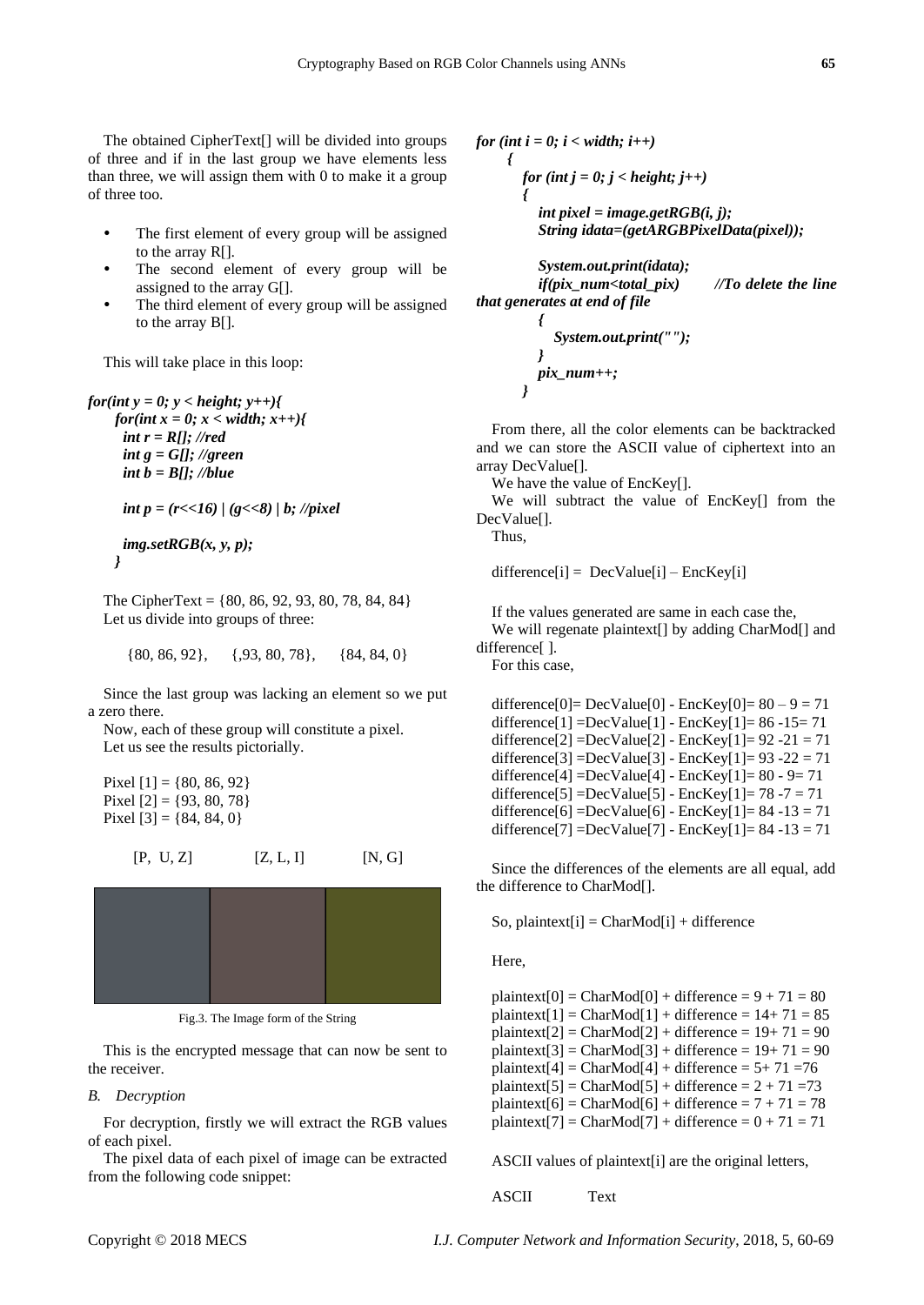| P |
|---|
| U |
| Z |
| Z |
| L |
| I |
| N |
| G |
|   |

So, the text was PUZZLING.

We can directly print the text value in a text file using the following code snippet:

*int width = image.getWidth(); int height = image.getHeight(); int pix\_num=1; int total\_pix=width\*height;*

 *System.out.println("Image Dimension: Height-" + height + ", Width-" + width);*

 *System.out.println("Total Pixels: " + (height \* width));*

$$
for (int i = 0; i < width; i++)
$$
\n
$$
\begin{cases}\nfor (int j = 0; j < height; j++) \\
\text{int pixel} = image.getRGB(i, j); \\
String idata = (getARGBPixellData(pixel));\n\end{cases}
$$

 *System.out.print(idata); if(pix\_num<total\_pix) //To delete the line that generates at end of file*

$$
\begin{array}{c}\n\{\n\quad System.out.print("");\n\}\n\end{array}
$$
\n
$$
\begin{array}{c}\n\text{pix_number}; \\
\text{if } \\
\text{if } \\
\text{if } \\
\text{if } \\
\text{if } \\
\text{if } \\
\text{if } \\
\text{if } \\
\text{if } \\
\text{if } \\
\text{if } \\
\text{if } \\
\text{if } \\
\text{if } \\
\text{if } \\
\text{if } \\
\text{if } \\
\text{if } \\
\text{if } \\
\text{if } \\
\text{if } \\
\text{if } \\
\text{if } \\
\text{if } \\
\text{if } \\
\text{if } \\
\text{if } \\
\text{if } \\
\text{if } \\
\text{if } \\
\text{if } \\
\text{if } \\
\text{if } \\
\text{if } \\
\text{if } \\
\text{if } \\
\text{if } \\
\text{if } \\
\text{if } \\
\text{if } \\
\text{if } \\
\text{if } \\
\text{if } \\
\text{if } \\
\text{if } \\
\text{if } \\
\text{if } \\
\text{if } \\
\text{if } \\
\text{if } \\
\text{if } \\
\text{if } \\
\text{if } \\
\text{if } \\
\text{if } \\
\text{if } \\
\text{if } \\
\text{if } \\
\text{if } \\
\text{if } \\
\text{if } \\
\text{if } \\
\text{if } \\
\text{if } \\
\text{if } \\
\text{if } \\
\text{if } \\
\text{if } \\
\text{if } \\
\text{if } \\
\text{if } \\
\text{if } \\
\text{if } \\
\text{if } \\
\text{if } \\
\text{if } \\
\text{if } \\
\text{if } \\
\text{if } \\
\text{if } \\
\text{if } \\
\text{if } \\
\text{if } \\
\text{if } \\
\text{if } \\
\text{if } \\
\text{if } \\
\text{if } \\
\text{if } \\
\text{if } \\
\text{if } \\
\text{if } \\
\text{if } \\
\text{if } \\
\text{if } \\
\text{if } \\
\text{if } \\
\text{if } \\
\text{if } \\
\text{if } \\
\text{if } \\
\text{if } \\
\text{if } \\
\text{if } \\
\text{if } \\
\text{if } \\
\text{if } \\
\text{if } \\
\text{if } \\
\text{if } \\
\text{if } \\
\text{if } \\
\text{if } \\
\text{if } \\
\text{if } \\
\text{if } \\
\text{if } \\
\text{if } \\
\
$$

Thus, we get out decrypted data.

 *}*

# VII. ANALYSIS

A very important part of an algorithm is the complexity. In a system, there are more than one components and complexity is the study of how well these components can interact with each other. The two most important types of complexity check in a computer system are space and time complexities. The space complexity of an algorithm quantifies the amount of space or memory taken by an algorithm to run as a function of the length of the input. Similarly, Time complexity of an algorithm quantifies the amount of time taken by an algorithm to run as a function of the length of the input.

The memory of a computer is really cheap these days so the matter of discussion is Time complexity. Time and space complexity depends on lots of things like hardware, operating system, processors, etc. However, we don't

consider any of these factors while analyzing the algorithm. We will only consider the execution time of an algorithm.

#### *A. Key Generation*

The key generation process consists of a nested loop of 2-levels. The outer loop runs upon key length whereas the inner loop runs upon key size. Let the key length be n and key size be m, therefore, the complexity of key generation is  $O(m^n)$ .

# *B. Encryption of Plain Text to Cipher Text*

For the encryption of plain text into cipher text, only one loop of a for is required which has an upper limit of the plaintext size. If the size of plaintext is 's' then the complexity of plain text to cipher text conversion is O(s).

# *C. Conversion of Cipher Text to Image*

To convert the ciphertext into the RGB channelled image, a nested for loop will be required where the outer loop will be for the height of the image while the inner loop will be for the width of the image in pixels. If we have an input text of N characters, we will use the nearest upper limit of the perfect square root of N.

If  $x = \sqrt{N}$ , then the complexity of this loop will be  $O(n^2)$ .

We have analyzed the algorithm to convert the string to bitmap image format using the Java programming language. The reason for picking up bitmap image format are:

- i. The bitmap image format is device independent.
- ii. BMP format files are uncompressed bitmapped images.
- iii. BMP formatted images have a higher resolution.
- iv. It is possible to edit each individual pixel.
- v. It is a lossless format of image format, i.e., all the original data can be recovered when the file is uncompressed.

| Length of<br>String | Text to Image<br>time (ns) | Image to Text<br>time (ns) |
|---------------------|----------------------------|----------------------------|
| 1                   | 159384653                  | 189294731                  |
| 10                  | 152979555                  | 174990358                  |
| 20                  | 162071585                  | 172735582                  |
| 30                  | 162159096                  | 166732930                  |
| 40                  | 149728120                  | 173981812                  |
| 50                  | 120798496                  | 180638100                  |
| 60                  | 146368644                  | 197898669                  |
| 70                  | 123981326                  | 134095405                  |
| 80                  | 122119273                  | 124859144                  |
| 90                  | 116294887                  | 122127376                  |
| 100                 | 121587181                  | 129467551                  |
| 200                 | 135970964                  | 128009023                  |
| 400                 | 121170149                  | 168596604                  |
| 800                 | 145433026                  | 158379349                  |
| 1000                | 153354451                  | 157318405                  |

Table 1. Time of Text to Image And Back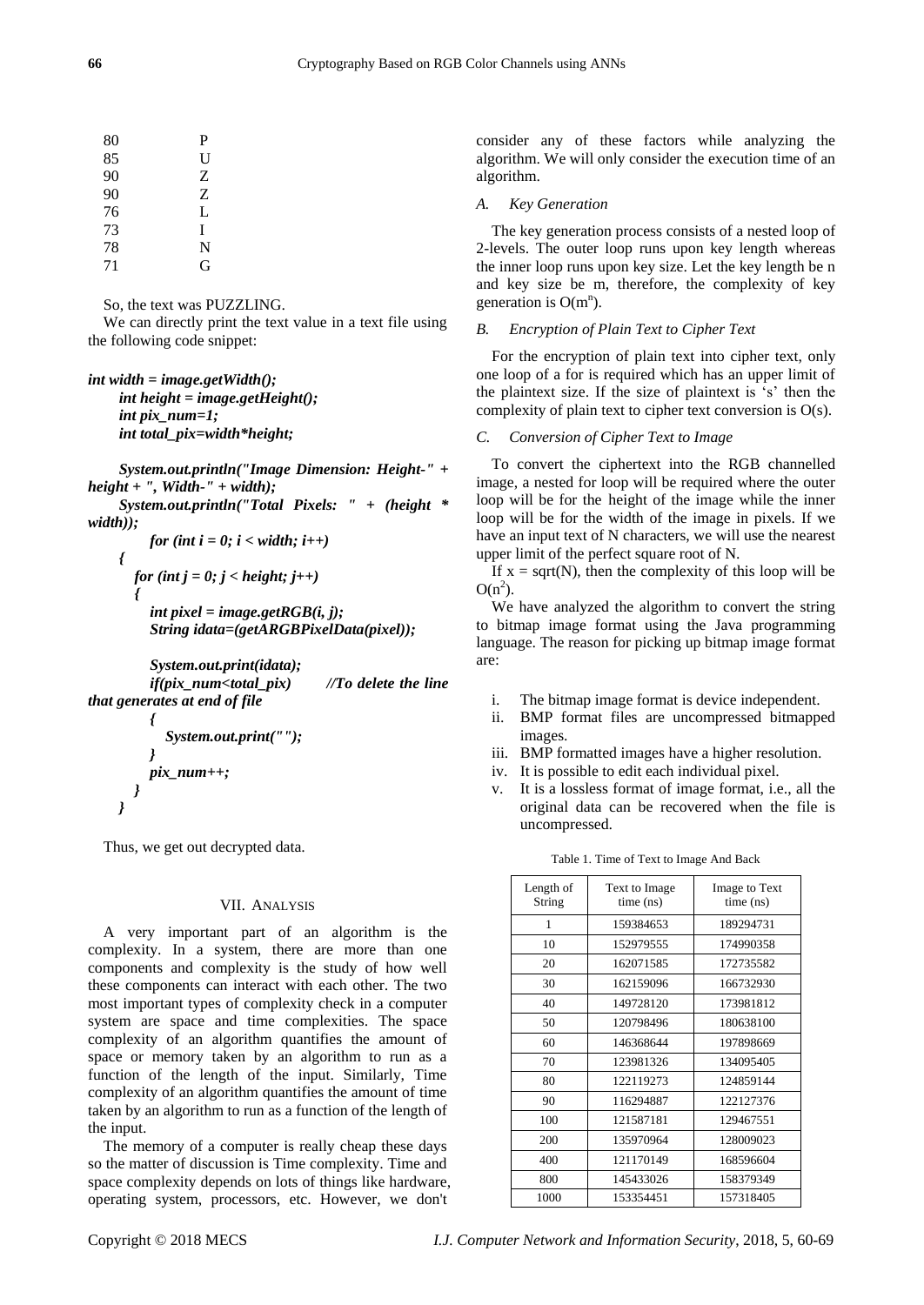The results for the conversion of string to image and again image to string is displayed in the table below. The time has been expressed in the terms of nanoseconds (ns).

#### VIII. RELATED WORKS

There have been various and various types of work on image-based encryption techniques.

A lot of techniques are there where graphical methods are not required, they use text-based encryption only and are successful. They range from random number generation [18] for keys, using cosmos law [19] to compound key generation. But many algorithms and approaches have been defined where the concept of colour channels have been used.

In the year 2012, Color Coded Cryptography was published in which the author proposed a color-coding scheme that can be used for data encryption which represents text in the form of colored blocks by grouping together binary bits and assigning them colors along with Huffman encoding scheme which is used for lossless text compression [8].

In the year 2012, Graph Coloring Approach for information hiding was published in which the author proposed a graph coloring based watermarking system and also analyzed its credibility. It was a constrainedbased watermarking technique and it's of a theoretical framework's layout of watermarking techniques for intellectual property protection (IPP) [16] [7].

The year 2012 also witness the publication of a paper by Satyendra Nath Mandal,Subhankar Dutta,Ritam Sarkar titled- "Block Based Symmetry Key Visual Cryptography". It followed the approach of visual cryptography [24]. Visual cryptography has a unique computation free decoding and the results are human understandable.

In 2013, Image Encryption based on the RGB PIXEL Transposition and Shuffling proposed a technique to transpose and reshuffle the RGB values which had a great security value [9]. Later, in the same year another paper that also dealt with RGB PIXEL Transposition and Shuffling was published thus, taking image based encryption over the top again [21] . In the same year, another paper was published titled- A Review of Image Encryption Technique based on Hyper Image Encryption Algorithm that proposed block-based image encryption and Hyper Image encryption techniques [10]. Another paper was published which dealt with more or less with the same approach. It was titled- New Image Encryption Techniques Based On Combination of Block Displacement and Block Cipher Technique and it used to a 128-bit key. The security was really high because of the same and there were no chances of floating point errors [11].

In the same year, A first approach on an RGB encryption was published and it dealt with image encryption using TSRMAC associated with DWT. A formula for matrix affine cipher on an RGB image was proposed where extracting keys and correct arrangement of RMAC parameters were mandatory [12].

In 2015, An enhanced technique of colour image encryption based on random matrix key encoding was proposed in the paper titled- Encryption- Decryption RGB colour image using matrix multiplication. The image was separated into the RGB channels and each channel was encrypted using a technique called double random matrix key encoding then three new coding image matrices were constructed [13].

In the same year, Color Code Based Authentication and Encryption was published that stated a new method to convert the text string into a set of color codes using the randomly generated color maps [14]. Another paper titled RGB Based Secret Sharing Scheme in Color Visual Cryptography proposed a method for images with 256 colors which are converted to 16 standard RGB colors format. It generates shares without compromising the resolution. The Floyd – Steinberg dithering algorithm is used to manipulate the 256 color code image to reduce it to 16 standard colors code image. The proposed method employs (2, 2) XOR-Based visual cryptography method is also used to generate shares. Decryption procedure enables secret image sharing and stacking [15].

In 2016, Nisar Ahmed, Hafiz Muhammad Shahzad Asif, Gulshan Saleem undertook a performance based evaluation of various image-based encryption techniques and the results were published [23].

#### IX. FUTURE SCOPES

There is a great scope of image-based encryption in the near future and especially with ANN based systems, it will be highly beneficial to emulate a real-world scenario of processing the information hiding the way it is meant to do naturally. The only reason why the computers are hackable is that it has no natural perception but with the rise of ANNs, the high perception level of computers systems is on the way. This perception can be used with a wide range of procedures to make the computer system more and more secure. Also, this encryption technique can be used in smart cards as it can be easily applied by using a programming language which has the capability to manipulate image files such as C, C++, Java, Python, etc. It can be highly anticipated by the simple yet effective process.

As different and unique methods of encryptions have been coming up, such as the real-time audio encryption [22], the image based cryptography can also unlock the various other modes of securing data and information.

#### X. CONCLUSION

This paper dealt with an ANN-based color coded cryptography. The ANN was used as a Tree Parity Machine and it implemented the synchronization of the systems of the sender and the receiver. When the systems were synchronized, it generated a key which was transmitted to both of the systems. This key was later manipulated to encrypt the text into an image form of RGB channels. Moreover, the paper threw lights on the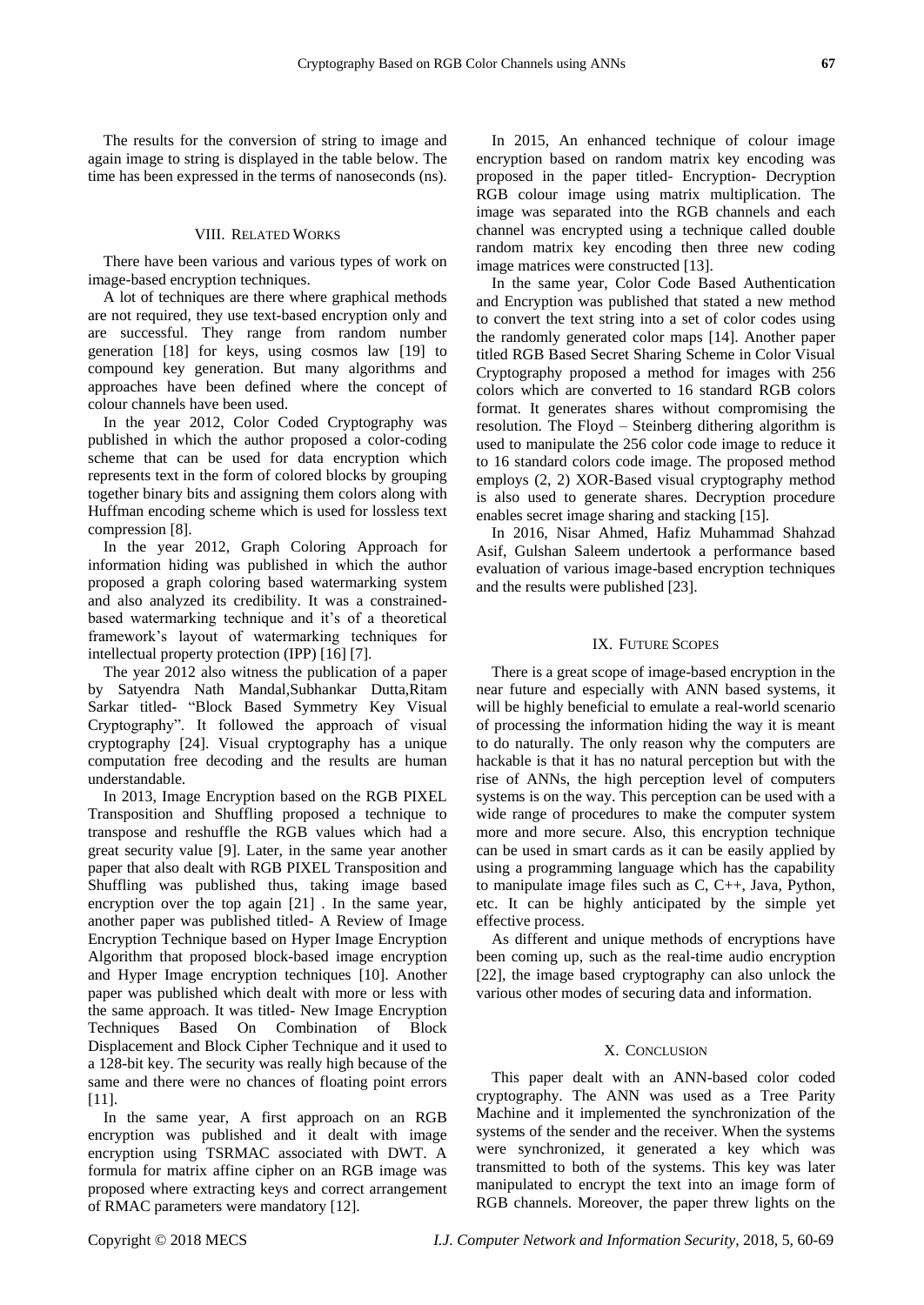various aspects of Artificial Neural Networks, Cryptography, and RGB color space. It discussed various proposed methods of image-based cryptography.

#### **REFERENCES**

- [1] Zell, Andreas (1994). Simulation Neuronaler Netze [Simulation of Neural Networks] (in German) (1st ed.). Addison-Wesley. p. 73. ISBN 3-89319-554-8.
- [2] Diffie, W.; Hellman, M. (1976). "New directions in cryptography" (PDF). IEEE Transactions on Information Theory. 22 (6): 644–654. doi:10.1109/TIT.1976.1055638.
- [3] Matt Valeriote, ―Public Key Cryptography‖, McMaster University, October 2014.
- [4] Kartit, Zaid (February 2016). "Applying Encryption Algorithms for Data Security in Cloud Storage, Kartit, et. al". Advances in ubiquitous networking: proceedings of UNet15: 147.
- [5] Delfs, Hans & Knebl, Helmut (2007). "Symmetric-key encryption". Introduction to cryptography: principles and applications. Springer. ISBN 9783540492436.
- [6] Mullen, Gary & Mummert, Carl (2007). Finite fields and applications. American Mathematical Society. p. 112. ISBN 9780821844182.
- [7] Kumar Pal, Sanjay & Sen Sarma, Samar. (2012). Hiding Information Using the Graph Colouring Technique. International Journal of Applied Research on Information Technology and Computing. 3. 172. 10.5958/j.0975-8070.3.3.017.
- [8] Aditya Gaitonde, "Color Coded Cryptography", International Journal of Scientific & Engineering Research, Volume 3, Issue 7, July-2012 1 ISSN 2229- 5518
- [9] Q. A. Keste, "Image Encryption based on the RGB PIXEL Transposition and Shuffling," I. J. Computer Network and Information Security, 7, in MECS (http://www.mecs-press.org/), DOI: 10.5815/ijcnis.2013.07.05, pp.43-50, Published Online June 2013
- [10] P. Junwale, R. M. Annapurna, and G. Sobha, "A Review on Image Encryption Technique based on Hyper Image Encryption Algorithm," International Journal of Advanced Research in Computer Science and Software Engineering, vol. 3, no. 11, pp. 614-618, November – 2013.
- [11] K. Kushwah, S. Shibu, "New Image Encryption Technique Based On Combination of Block Displacement and Block Cipher Technique," International Journal of Computer Science and Information Technologies, vol. 4, no. 1, pp.  $61 - 65$ , 2013.
- [12] Manish Kumar, D.C. Mishra, R.K. Sharma, "A first approach on an RGB image encryption", http://web.iitd.ac.in/~rksharma/Research%20Publication s/Journal/Deep\_OLE.pdf
- [13] M.AL-Laham, Mohamad. "Encryption-Decryption RGB Color Image Using Matrix Multiplication." International Journal of Computer Science and Information Technology 7.5 109–119. Web.
- [14] Rajesh N, Sushmashree S, Varshini V, Bhavani N B, Pradeep D, "Color Code Based Authentication And Encryption", International Journal of Advanced Research in Computer and Communication Engineering Vol. 4, Issue 5, May 2015.
- [15] M.Karolin, Dr.T.Meyyapan, "RGB Based Secret Sharing Scheme in Color Visual Cryptography". International

Journal of Advanced Research in Computer and Communication Engineering Vol. 4, Issue 7, July 2015.

- [16] Sanjay Kumar Pal, Samar Sen Sarma, Graph Coloring Approach for Hiding of Information, Procedia Technology, Volume 4, 2012, Pages 272-277, ISSN 2212-0173, https://doi.org/10.1016/j.protcy.2012.05.042. (http://www.sciencedirect.com/science/article/pii/S2212 017312003210)
- [17] Singh, Ajit; Nandal, Aarti (May 2013). "Neural Cryptography for Secret Key Exchange and Encryption with AES" (PDF). International Journal of Advanced Research in Computer Science and Software Engineering. 3 (5): 376–381. ISSN 2277-128X.
- [18] Sanjay Kumar Pal, Suman De,"An Encryption Technique based upon Encoded Multiplier with Controlled Generation of Random Numbers", IJCNIS, vol.7, no.10, pp.50-57, 2015.DOI: pp.50-57, 10.5815/ijcnis.2015.10.06
- [19] Sanjay Kr. Pal, Nupur Chakraborty,"Application of Cosmos's law of Merge and Split for Data Encryption", International Journal of Computer Network and Information Security(IJCNIS), Vol.9, No.5, pp.11-20, 2017.DOI: 10.5815/ijcnis.2017.05.02
- [20] Ahmad Gaeini, "Comparing Some Pseudo-Random Number Generators and Cryptography Algorithms Using a General Evaluation Pattern", I.J. Information Technology and Computer Science, 2016, 9, 25-31 Published Online September 2016 in MECS (http://www.mecs-press.org/) DOI: 10.5815/ijitcs.2016.09.04
- [21] Quist-Aphetsi Kester,"Image Encryption based on the RGB PIXEL Transposition and Shuffling", IJCNIS,<br>vol.5, no.7, pp.43-50, 2013. DOI: vol.5, no.7, pp.43-50, 2013. DOI: 10.5815/ijcnis.2013.07.05
- [22] M.I.Khalil,"Real-Time Encryption / Decryption of Audio Signal", International Journal of Computer Network and Information Security(IJCNIS), Vol.8, No.2, pp.25-31, 2016.DOI: 10.5815/ijcnis.2016.02.03
- [23] Nisar Ahmed, Hafiz Muhammad Shahzad Asif, Gulshan Saleem,"A Benchmark for Performance Evaluation and Security Assessment of Image Encryption Schemes", International Journal of Computer Network and Information Security(IJCNIS), Vol.8, No.12, pp.18-29, 2016.DOI: 10.5815/ijcnis.2016.12.03
- [24] Satyendra Nath Mandal, Subhankar Dutta, Ritam Sarkar,"Block-Based Symmetry Key Visual Cryptography", IJCNIS, vol.4, no.9, pp.10-19, 2012.

#### **Authors' Profiles**



**Sanjay Kr. Pal** is Faculty in the Department of Computer science, NSHM College of Management and Technology, Kolkata. He has an MCA, M.Tech.(IT) and has already presented his Doctoral Public Seminar. He has 24 years of experience shared between 11 years in Industry and 13 years in Teaching. He has a published book on Graph theory, ―Allurement of Some Graph

Algorithms and more than 50 research papers in different International and National Journals.